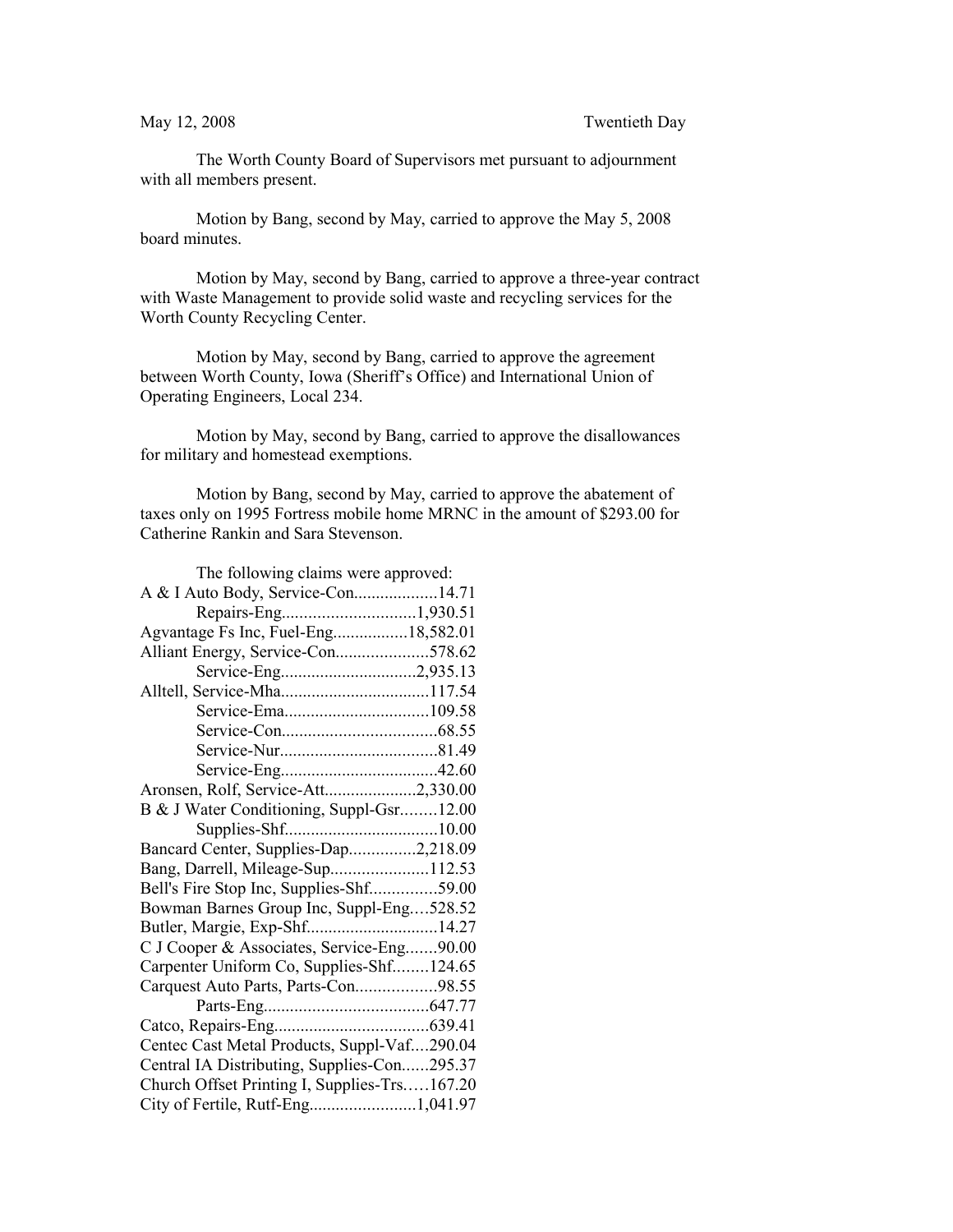| City of Hanlontown, Rutf-Eng253.60           |  |
|----------------------------------------------|--|
|                                              |  |
|                                              |  |
| City of Kensett, Rutf-Eng310.16              |  |
|                                              |  |
| City of Manly, Service-Soc90.00              |  |
|                                              |  |
|                                              |  |
| City of Northwood, Service-Gsr197.60         |  |
|                                              |  |
|                                              |  |
|                                              |  |
|                                              |  |
|                                              |  |
| Consolidated Energy Co, Service-Mha388.90    |  |
| Creger, Jeffrey, Mileage-Sup259.47           |  |
| Curtis, Heather, Mileage-Mha68.36            |  |
| Dahlby, Roger, Well Rehab-San600.00          |  |
| Department of Human Ser, Ser-Mha5,259.71     |  |
| Dick's Place, Service-Shf275.00              |  |
| Earthlink Inc, Service-Shf23.95              |  |
| Electronic Engineering, Service-Ema15.00     |  |
|                                              |  |
| Electronic Specialties, Service-Eng165.06    |  |
| Evercom Systems Inc, Supplies-Shf175.00      |  |
|                                              |  |
|                                              |  |
| Ferley, Paul, Meeting-Vaf185.59              |  |
| Fisher, Jane, Mileage-Mha242.97              |  |
| Gentz, David, Mileage-Shf157.87              |  |
|                                              |  |
| Grafton Welding, Service-Eng255.00           |  |
| Greve Law Office, Copies-Att223.50           |  |
| Groveline, Service-Gsr471.12                 |  |
| Hackbart, Philip E., Meeting-Vaf61.16        |  |
| Harris, Paula, Mileage-Shf197.16             |  |
| Heartland Power Coop, Service-Con241.27      |  |
|                                              |  |
| Hengesteg, Stephanie, Mileage-Trs107.42      |  |
| Holiday Inn, Edu-Shf338.70                   |  |
| Huber Supply Co, Supplies-Eng164.01          |  |
| IA Dept of Transportation, Signs-Eng1,856.50 |  |
| Interstate Motor Trucks, Parts-Eng63.55      |  |
|                                              |  |
|                                              |  |
| Keeling Tree Service, Service-Eng375.00      |  |
| Kossuth County Cpc, Reimb-Mha2,104.52        |  |
| L R Falk Const Co, Rock-Eng3,006.22          |  |
|                                              |  |
| Lampman, Amy, Service-Att233.50              |  |
| Larsen Plumbing, Service-Eng66.75            |  |
|                                              |  |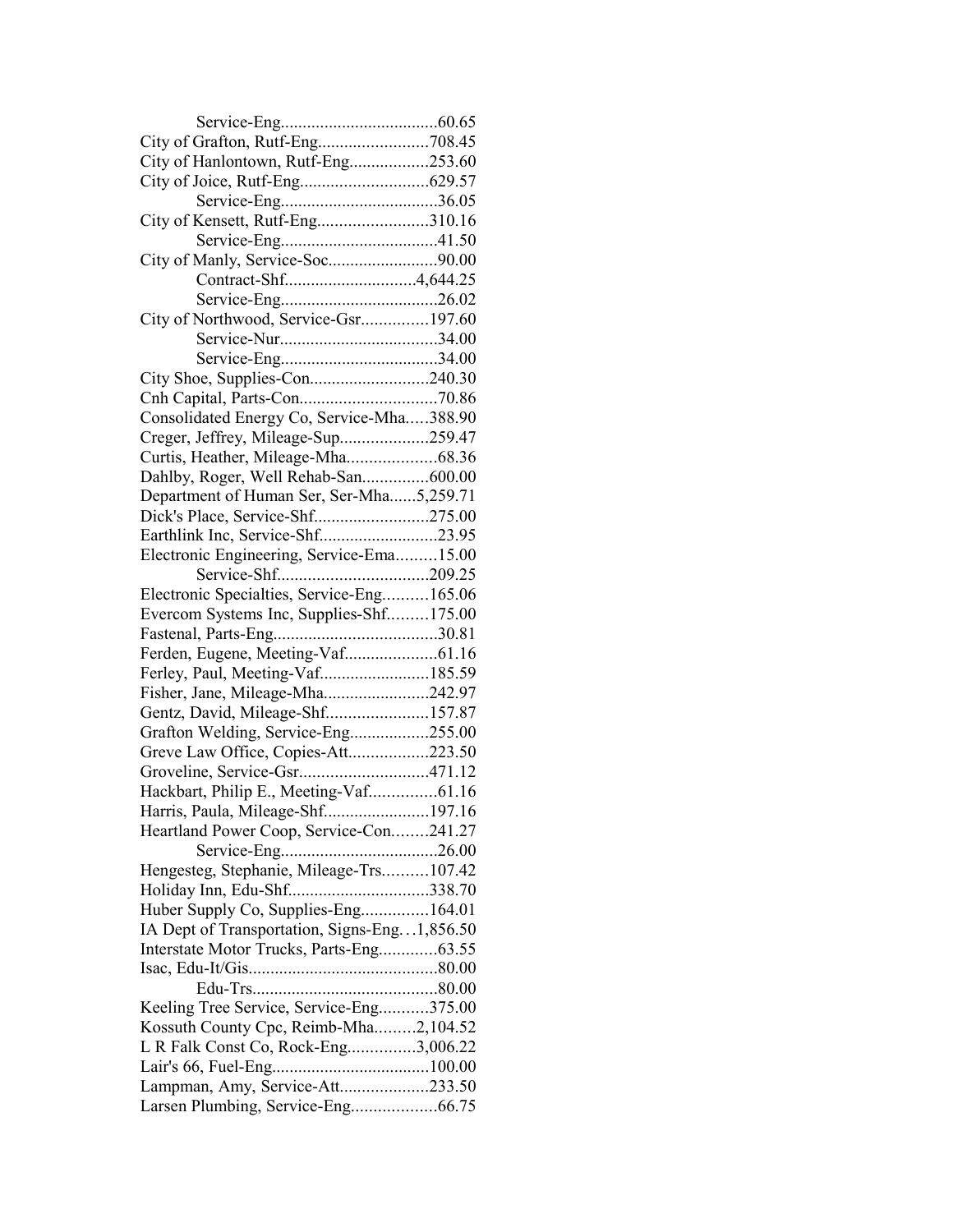| Lawson Products Inc, Parts-Con276.10         |  |
|----------------------------------------------|--|
| Liberty Square, Service-Mha1,224.60          |  |
| Low's Standard, Fuel-Asr46.90                |  |
| Manly Junction Signal, Service-Con100.00     |  |
| Martin Bros Dist Co. Inc, Supplies-Gsr367.93 |  |
| Mason City Business Syst, Service-Dap9.56    |  |
|                                              |  |
|                                              |  |
| Matt Parrott & Sons Co, Supplies-Aud596.25   |  |
|                                              |  |
| Mechem, Elsie L, Mileage-Mha210.47           |  |
| Mediacom, Service-Con79.95                   |  |
|                                              |  |
| Menards, Supplies-Eng111.03                  |  |
| Mireles, Sandra, Mileage-Mha355.73           |  |
| Mitchell Co Care, Service-Mha1,404.00        |  |
| Mitchell County Ema, Mileage-Ema391.99       |  |
| Moen, Bob, Well Plug-San200.00               |  |
|                                              |  |
| Napa Auto Parts, Parts-Eng35.17              |  |
|                                              |  |
| Niebur, Ellen, Mileage-Mha90.21              |  |
| North Country Equipment, Service-Gsr518.24   |  |
|                                              |  |
| Northwood Anchor, Service-Con100.00          |  |
| Northwood Dental Assoc, Service-Shf60.00     |  |
| Northwood Electric Inc, Service-Gsr97.56     |  |
| Northwood Lumber Co, Supplies-Eng52.80       |  |
| Northwood Motor Co, Service-Hha60.33         |  |
|                                              |  |
| Northwood Sanitation, Service-Gsr165.00      |  |
|                                              |  |
| Northwood True Value, Supplies-Gsr109.77     |  |
|                                              |  |
|                                              |  |
| Northwood Welding Inc, Supplies-Con9.50      |  |
| Olsons Trading Post Inc, Parts-Con190.68     |  |
| Omb Police Supply, Supplies-Shf164.98        |  |
|                                              |  |
| Printing Services Inc, Supplies-Aud234.44    |  |
| Progressive Ag Coop, Supplies-Con12.10       |  |
| Quill Corporation, Supplies-Nur98.06         |  |
|                                              |  |
| Ram Systems, Service-Nur480.00               |  |
| Rice, James, Service-Dap550.00               |  |
| Rohne, Joel, Mileage-It/Gis29.30             |  |
| Sanofi Pasteur Inc, Supplies-Nur187.87       |  |
| Scott Van Keppel Llc, Parts-Eng54.73         |  |
| South Minnesota Lubes, Oil-Eng2,519.99       |  |
| Stayner, Marilyn, Mileage-Shf181.27          |  |
|                                              |  |
|                                              |  |
| Treasurer, State of Iowa, Service-Mha360.00  |  |